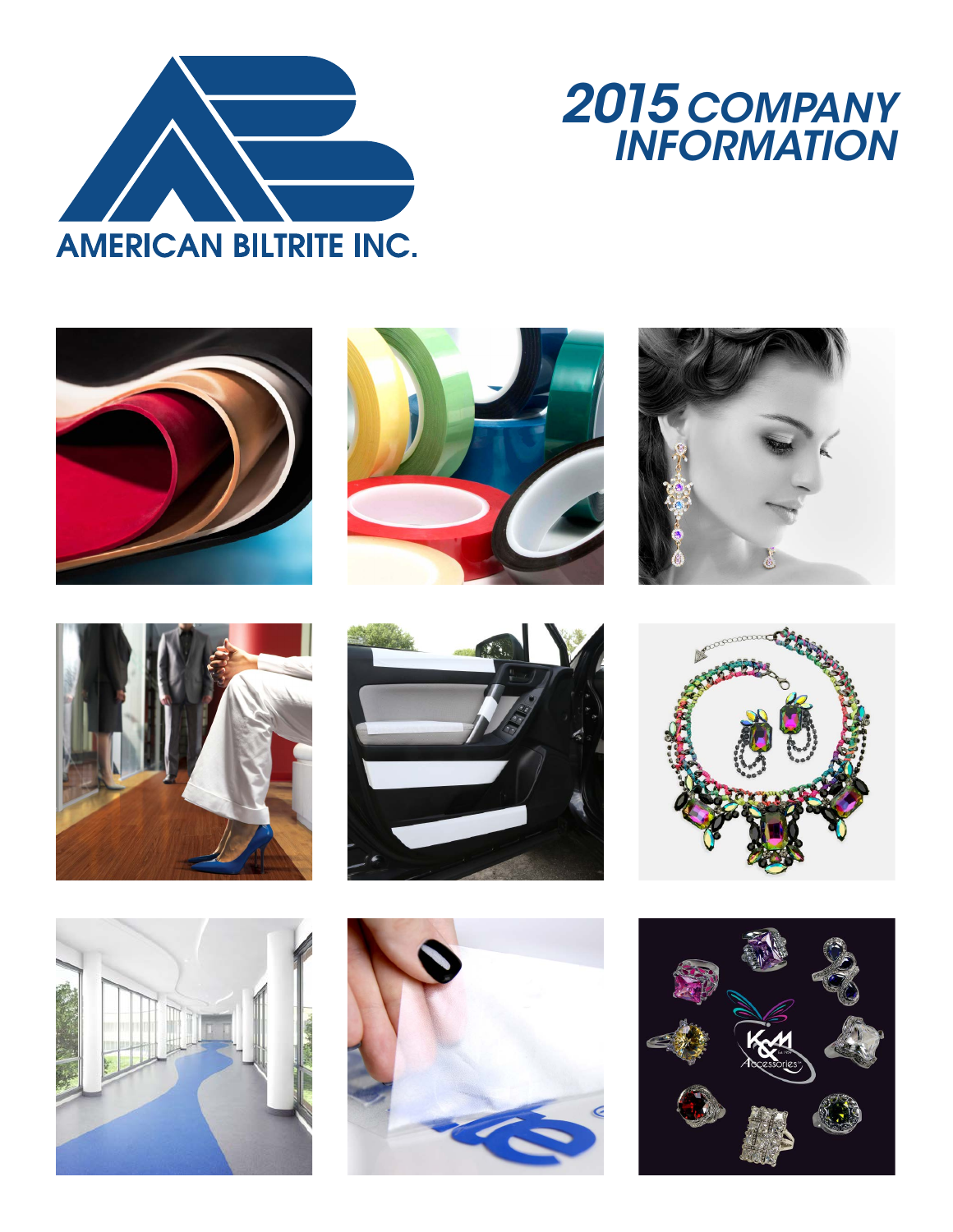### *FINANCIAL HIGHLIGHTS*

*(dollars in thousands, except per share amounts)*

| Years Ended December 31,    | 2015      | 2014      | 2013      |
|-----------------------------|-----------|-----------|-----------|
|                             |           |           |           |
| Net sales                   | \$194,873 | \$205,585 | \$209,293 |
| Income from operations      | 709       | 6,055     | 4,386     |
| Net (loss) income           | (721)     | 2,974     | 3,356     |
| Net (loss) income per share |           |           |           |
| <b>Basic</b>                | (22.20)   | 91.57     | 102.40    |
| <b>Diluted</b>              | (22.20)   | 91.47     | 102.25    |
|                             |           |           |           |

### *COMPANY PROFILE*



The **TAPE/IDEAL DIVISION** of American Biltrite provides a global customer base with a wide variety of specialized pressure sensitive tapes, films, and protective sheeting. It manufactures these by coating various substrates (paper, film, foil, nylon, polyester films, glass cloth, and others) using adhesive systems formulated with water and solvent-based materials. These products are manufactured in Moorestown, New Jersey and Lowell, Massachusetts, and marketed worldwide with divisional converting facilities in Belgium, Italy, and Singapore, and sales offices in China and South Korea. Served markets include automotive and transportation; construction (HVAC, insulation, electrical); shoe/footwear; graphic arts, print, and signage; and various other industrial and consumer applications. The division's products are sold by a dedicated sales organization, distributors, as well as select manufacturers' representatives in North America, Europe, and Asia.



**AMERICAN BILTRITE (CANADA) LTD.** manufactures and distributes commercial and residential flooring, as well as Performance Sheet Rubber, throughout North America. The commercial flooring business primarily serves the healthcare, educational, and institutional sectors, offering resilient products with high aesthetics, great durability, low maintenance and excellent environmental qualities. The Performance Sheet Rubber business supplies companies with materials for a host of industrial applications in a broad range of elastomers, widths, sizes and gauges. The division has strong capabilities in R&D, technical expertise and product innovation, with an extensive network of distribution centers across North America.



**K&M ASSOCIATES L.P.** is one of North America's largest suppliers of costume jewelry. Its main office and distribution center are located in Providence, Rhode Island. K&M also has showrooms and offices in New York City and two office locations in China for logistics, quality control and product development support. K&M successfully serves all levels of retail trade in the U.S. and Canada, from mass market to upper tier department stores. K&M's industry leading licensed brands include Guess®, T Tahari®, V19.69 Italia®, Jessica McClinktock™, and Marc Ecko®. K&M's recognized marketplace strengths are its quality product and logistical capabilities supported by partnerships with customers in technology, product development, sales analysis, and merchandising services.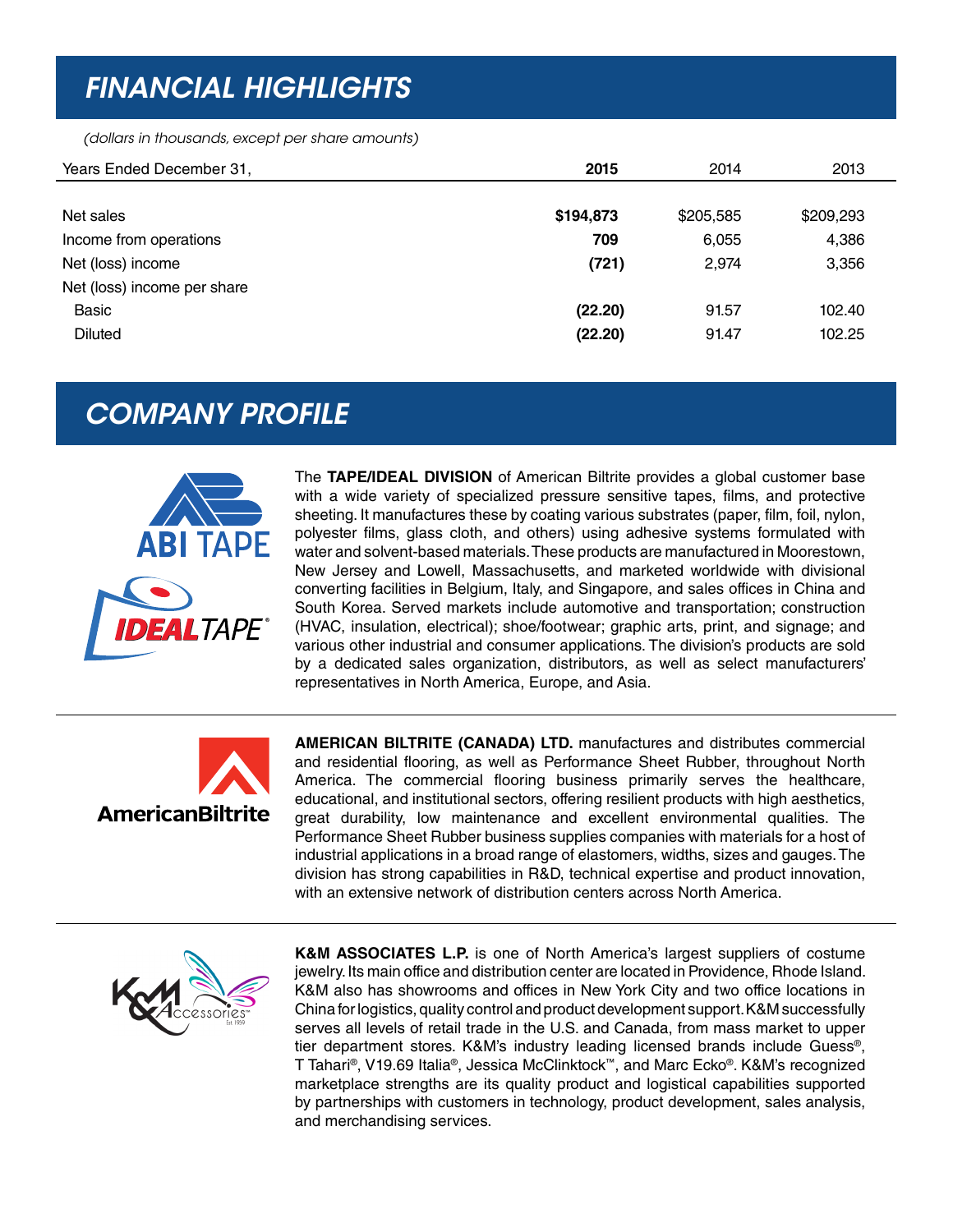#### CONSOLIDATED STATEMENTS OF OPERATIONS

*(In thousands of dollars, except share and per share amounts)*

|                                            | <b>Years Ended December 31</b> |             |
|--------------------------------------------|--------------------------------|-------------|
|                                            | 2015                           | 2014        |
| <b>Net sales</b>                           | \$194,873                      | \$205,585   |
| Cost of products sold                      | 145,514                        | 151,161     |
| Selling, general & administrative expenses | 48,650                         | 48,369      |
| Income from operations                     | 709                            | 6,055       |
| Other income (expense)                     |                                |             |
| Interest expense                           | (695)                          | (723)       |
| Other (expense) income                     | (618)                          | (1, 841)    |
|                                            | (1, 313)                       | (2, 564)    |
| (Loss) income before income taxes          | (604)                          | 3,491       |
| Provision for income taxes                 | 117                            | 517         |
| Net (loss) income                          | \$<br>(721)                    | \$<br>2,974 |
| Net (loss) income per common share:        |                                |             |
| Basic                                      | (22.20)<br>\$                  | 91.57<br>\$ |
| <b>Diluted</b>                             | (22.20)                        | 91.47       |
| Weighted average shares outstanding:       |                                |             |
| <b>Basic</b>                               | 32,477                         | 32,477      |
| <b>Diluted</b>                             | 32,477                         | 32,513      |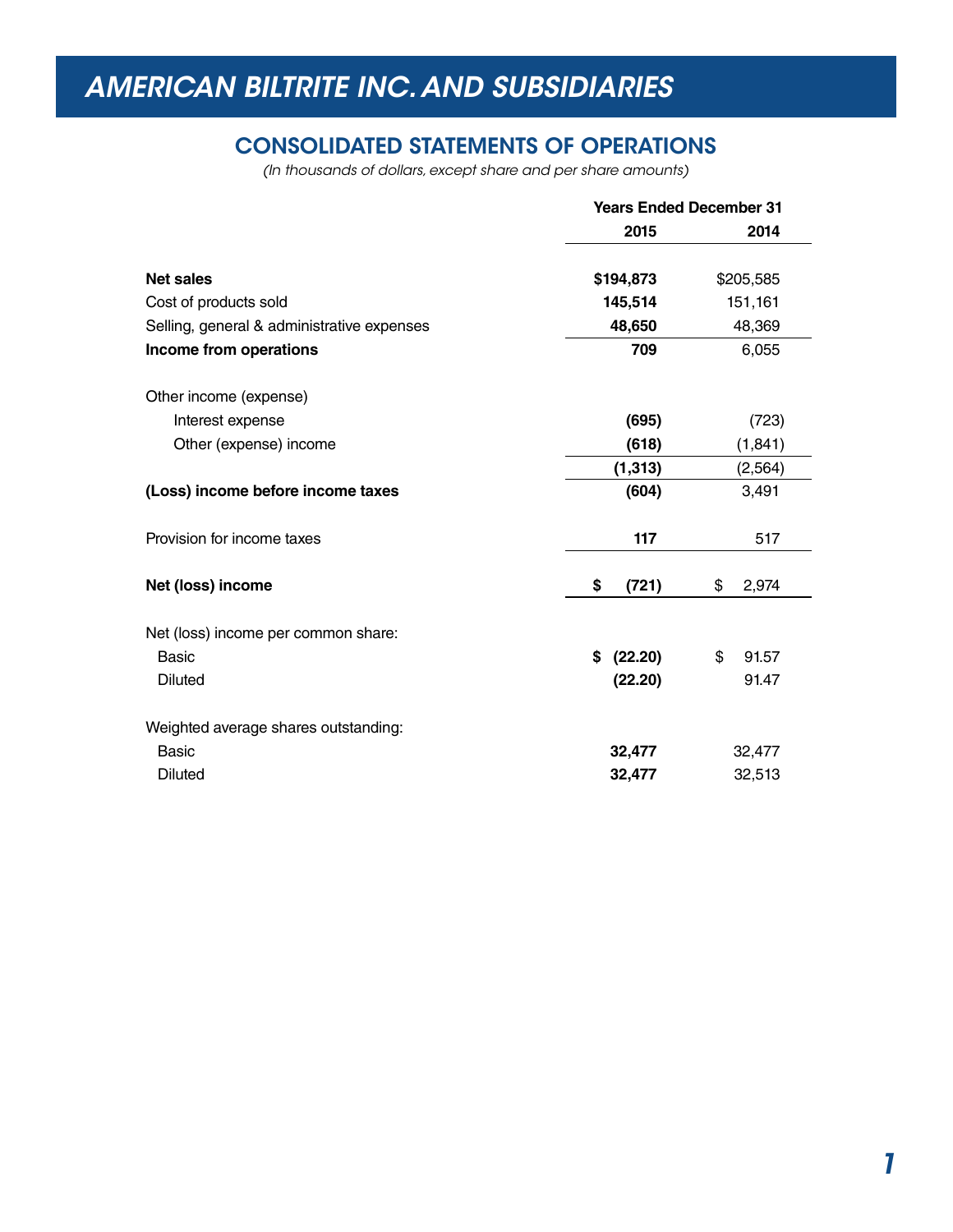#### CONSOLIDATED BALANCE SHEETS - ASSETS

*(In thousands of dollars)*

|                                                                                                                       | December 31 |           |
|-----------------------------------------------------------------------------------------------------------------------|-------------|-----------|
|                                                                                                                       | 2015        | 2014      |
| <b>Assets</b>                                                                                                         |             |           |
| Current assets:                                                                                                       |             |           |
| Cash and cash equivalents                                                                                             | \$<br>250   | \$<br>245 |
| Short-term investments                                                                                                |             | 2,499     |
| Accounts receivable, less allowances for<br>doubtful accounts and discounts of<br>\$1,467 in 2015 and \$2,099 in 2014 | 17,968      | 19,465    |
| Inventories                                                                                                           | 36,536      | 39,088    |
| Income taxes receivable                                                                                               | 742         | 1,459     |
| Prepaid expense & other current assets                                                                                | 2,193       | 1,953     |
| Insurance receivable for asbestos and environmental<br>liabilities                                                    | 5,050       | 4,658     |
| <b>Total current assets</b>                                                                                           | 62,739      | 69,367    |
| Property, plant & equipment, net                                                                                      | 25,002      | 26,801    |
| Other assets:                                                                                                         |             |           |
| Insurance receivable for asbestos and environmental<br>liabilities                                                    | 20,884      | 22,262    |
| Securities held to maturity                                                                                           | 2,488       |           |
| Other assets                                                                                                          | 3,723       | 3,610     |
|                                                                                                                       | 27,095      | 25,872    |
| <b>Total assets</b>                                                                                                   | \$114,836   | \$122,040 |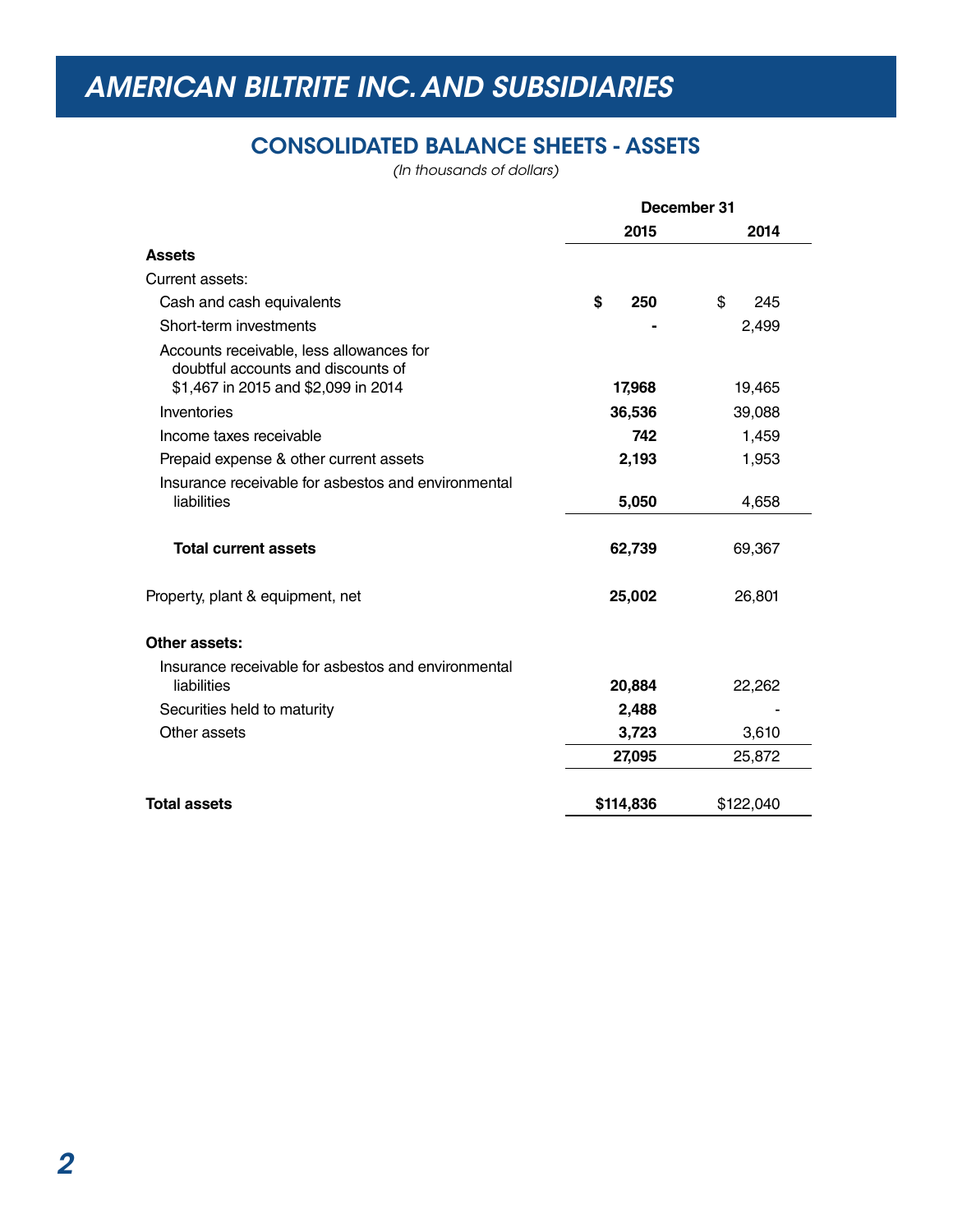#### CONSOLIDATED BALANCE SHEETS - LIABILITIES & STOCKHOLDERS' EQUITY

*(In thousands of dollars)*

|                                                                                                                                                                                                   | December 31 |             |
|---------------------------------------------------------------------------------------------------------------------------------------------------------------------------------------------------|-------------|-------------|
|                                                                                                                                                                                                   | 2015        | 2014        |
| <b>Liabilities</b>                                                                                                                                                                                |             |             |
| <b>Current liabilities:</b>                                                                                                                                                                       |             |             |
| Accounts payable                                                                                                                                                                                  | \$<br>9,963 | \$<br>9,223 |
| Accrued expenses                                                                                                                                                                                  | 12,328      | 12,259      |
| Asbestos and environmental liabilities                                                                                                                                                            | 6,813       | 6,415       |
| Notes payable                                                                                                                                                                                     | 2,788       | 4,468       |
| Current portion of long-term debt                                                                                                                                                                 | 1,526       | 1,539       |
| <b>Total current liabilities</b>                                                                                                                                                                  | 33,418      | 33,904      |
| Long-term debt, less current portion                                                                                                                                                              | 4,421       | 5,990       |
| Asbestos and environmental liabilities                                                                                                                                                            | 33,777      | 35,443      |
| <b>Other liabilities</b>                                                                                                                                                                          | 12,919      | 13,440      |
| <b>Total liabilities</b>                                                                                                                                                                          | 84,535      | 88,777      |
| <b>Stockholders' equity</b>                                                                                                                                                                       |             |             |
| Common stock and additional paid in capital<br>(common stock par value \$.01, authorized 150,000<br>shares, issued 45,985 shares, and 32,477 shares<br>outstanding at December 31, 2015 and 2014) | 20,324      | 20,324      |
| Less cost of common stock in treasury (13,508 shares<br>at December 31, 2015 and 2014)                                                                                                            | (15, 721)   | (15, 721)   |
| Retained earnings                                                                                                                                                                                 | 34,953      | 35,674      |
| Accumulated other comprehensive loss                                                                                                                                                              | (10, 199)   | (7,958)     |
| Total stockholders' equity of controlling interests                                                                                                                                               | 29,357      | 32,319      |
| Noncontrolling interests                                                                                                                                                                          | 944         | 944         |
|                                                                                                                                                                                                   | 30,301      | 33,263      |
| Total stockholders' equity                                                                                                                                                                        |             |             |
| Total liabilities and stockholders' equity                                                                                                                                                        | \$114,836   | \$122,040   |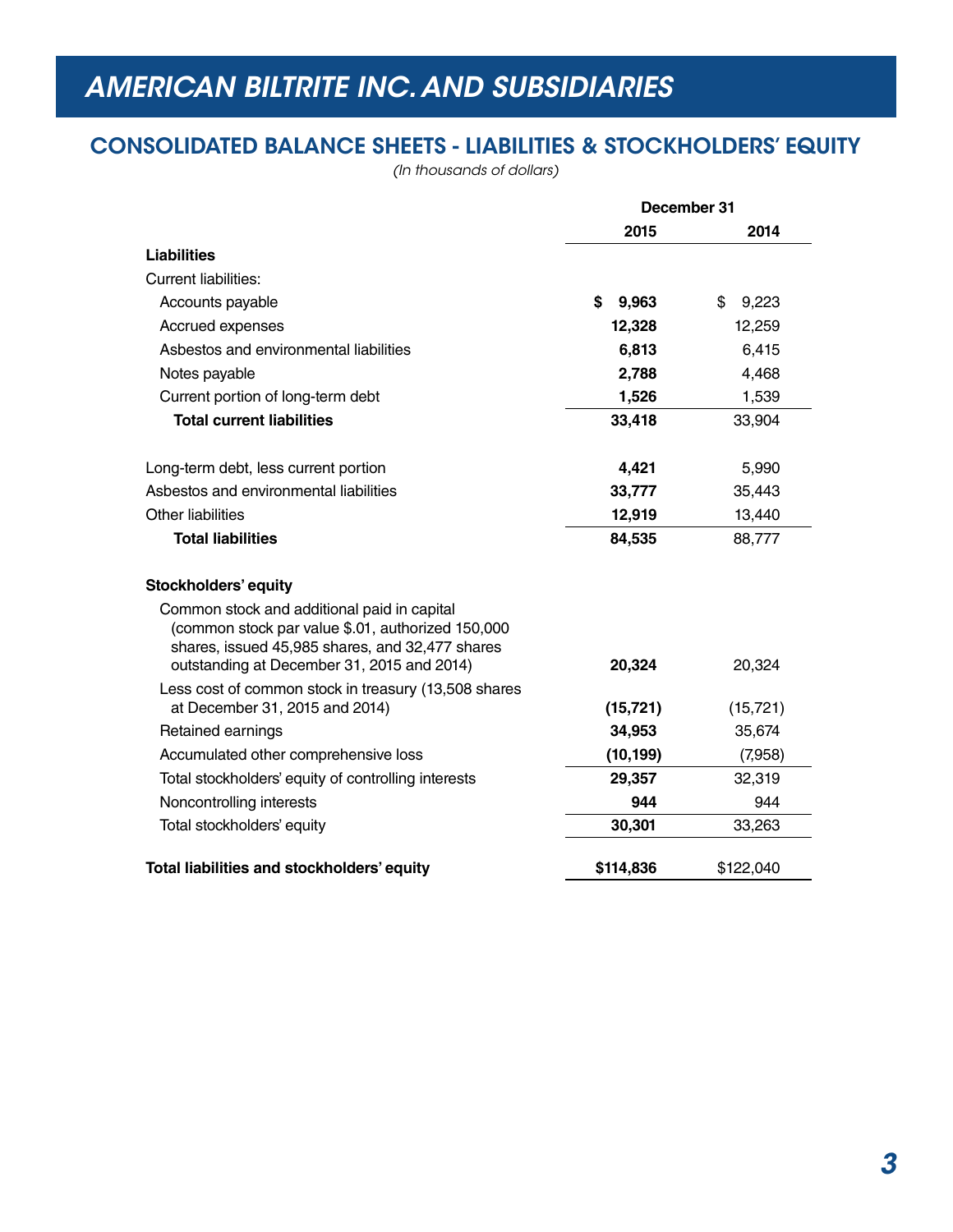#### CONSOLIDATED STATEMENTS OF CASH FLOWS

*(In thousands of dollars)*

|                                                                                             | <b>Years Ended December 31</b> |           |
|---------------------------------------------------------------------------------------------|--------------------------------|-----------|
|                                                                                             | 2015                           | 2014      |
| <b>Operating activities</b>                                                                 |                                |           |
| Net (loss) income                                                                           | (721)<br>\$                    | \$2,974   |
| Adjustments to reconcile net (loss) income to net cash<br>provided by operating activities: |                                |           |
| Depreciation and amortization                                                               | 3,326                          | 3,335     |
| Provision for doubtful accounts and discounts                                               | 2,253                          | 2,903     |
| <b>Bond interest</b>                                                                        | 11                             |           |
| Charge for vinyl composition tile line write off                                            | 1,815                          |           |
| Deferred taxes                                                                              | 93                             | 190       |
| Gains from insurance settlements                                                            |                                | (2,400)   |
| Change in operating assets and liabilities:                                                 |                                |           |
| Accounts and notes receivable                                                               | (1,669)                        | (3,822)   |
| Inventories                                                                                 | (1, 385)                       | (1,231)   |
| Prepaid expenses and other assets                                                           | (347)                          | (246)     |
| Accounts payable and accrued expenses                                                       | 1,780                          | (975)     |
| Asbestos and environmental liabilities                                                      | (282)                          | 760       |
| Income taxes                                                                                | (268)                          | (314)     |
| Other                                                                                       | (146)                          | (853)     |
| Net cash provided by operating activities                                                   | 4,460                          | 321       |
| <b>Investing activities</b>                                                                 |                                |           |
| Investments in property, plant and equipment                                                | (2, 168)                       | (3,428)   |
| Purchase of investments                                                                     |                                | (2, 499)  |
| Purchase of securities held to maturity                                                     | (2, 499)                       |           |
| Proceeds from sale of short-term investments                                                | 2,499                          | 2,499     |
| Net cash used in investing activities                                                       | (2, 168)                       | (3, 428)  |
| <b>Financing activities</b>                                                                 |                                |           |
| Net short-term loan (payments) borrowings                                                   | (1, 483)                       | 3,038     |
| Payments on long-term debt                                                                  | (1, 565)                       | (1, 478)  |
| Refinancing fee                                                                             |                                | (30)      |
| Net cash (used) provided in financing activities                                            | (3,048)                        | 1,530     |
| Effect of foreign exchange rate changes on cash                                             | 761                            | 917       |
| Net increase (decrease) in cash                                                             | 5                              | (660)     |
| Cash and cash equivalents at beginning of year                                              | 245                            | 905       |
| Cash and cash equivalents at end of year                                                    | 250<br>\$                      | \$<br>245 |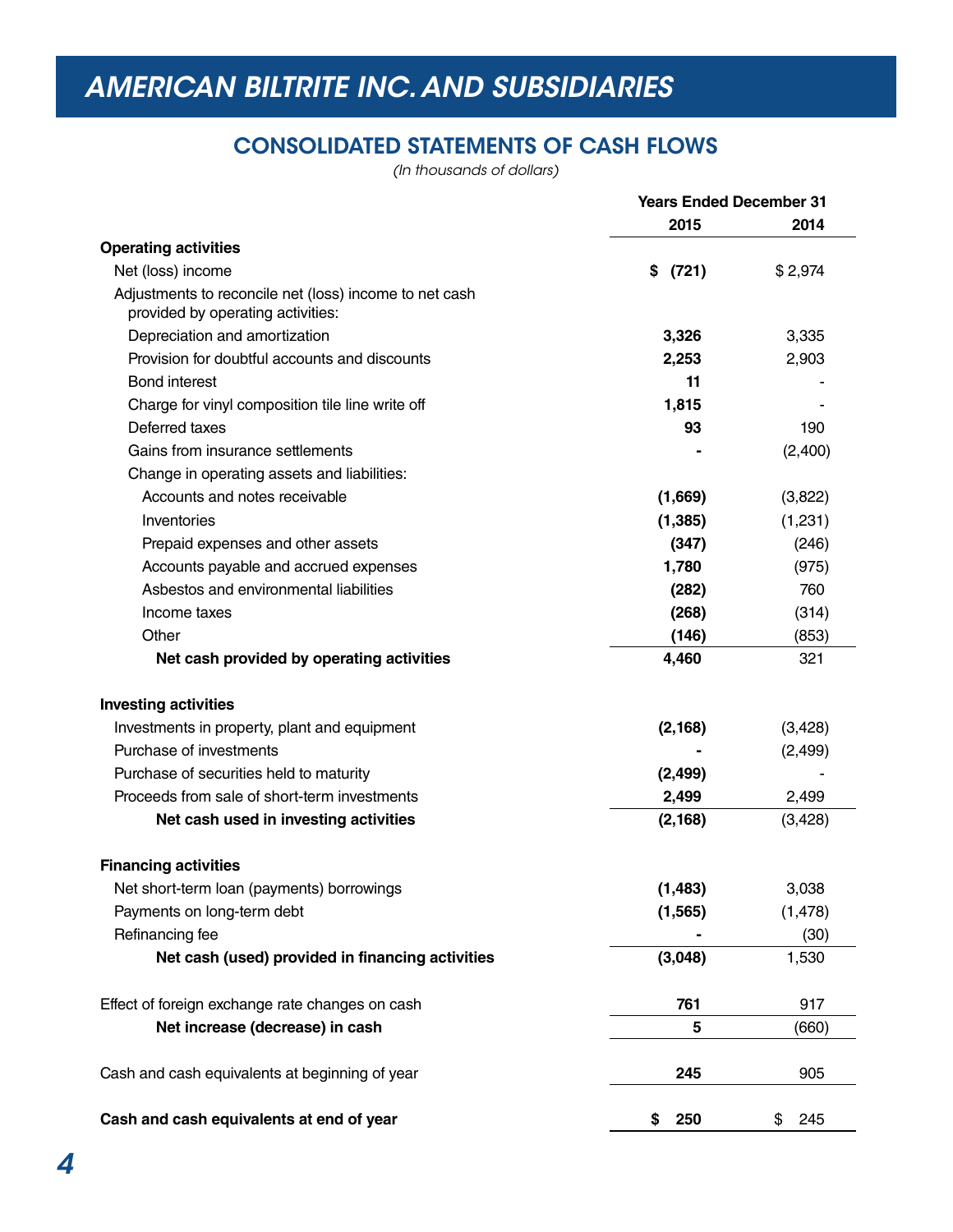### *BOARD OF DIRECTORS*

**LEO R. BREITMAN**  Former Chairman and Chief Executive Officer *Fleet Bank - Massachusetts*

**JOHN C. GARRELS III** Former Director, Global Banking *The First National Bank of Boston*

**MARK N. KAPLAN** Of Counsel *Skadden, Arps, Slate, Meagher & Flom LLP*

**RICHARD G. MARCUS** President and Chief Operating Officer **ROGER S. MARCUS** Chairman of the Board and Chief Executive Officer

**WILLIAM M. MARCUS** Executive Vice President and Treasurer

**MARK S. NEWMAN** Former Chairman of the Board, President and Chief Executive Officer *DRS Technologies, Inc.*

**KENNETH I. WATCHMAKER** Former Executive Vice President and Chief Financial Officer *Reebok International Ltd.*

### *CORPORATE OFFICERS*

**ROGER S. MARCUS** Chairman of the Board and Chief Executive Officer

**RICHARD G. MARCUS** President and Chief Operating Officer

**WILLIAM M. MARCUS** Executive Vice President and Treasurer

**HOWARD N. FEIST III** Vice President - Finance and Chief Financial Officer **MICHAEL J. MERKX** Vice President and General Manager *Tape Division*

**JEAN-PIERRE BENOIT**  Vice President and General Manager *American Biltrite (Canada) Ltd.*

**DIANA LEW** *Controller*

### *CORPORATE INFORMATION*

#### **TRANSFER AGENT AND REGISTRAR**

**Computershare** 480 Washington Blvd. Jersey City, NJ 07301 800-942-5909

**COUNSEL** Skadden, Arps, Slate, Meagher & Flom LLP Boston, Massachusetts

**AUDITORS** RSM US LLP Boston Massachusetts

**STOCK MARKET LISTING** OTC Market Symbol - ABLT